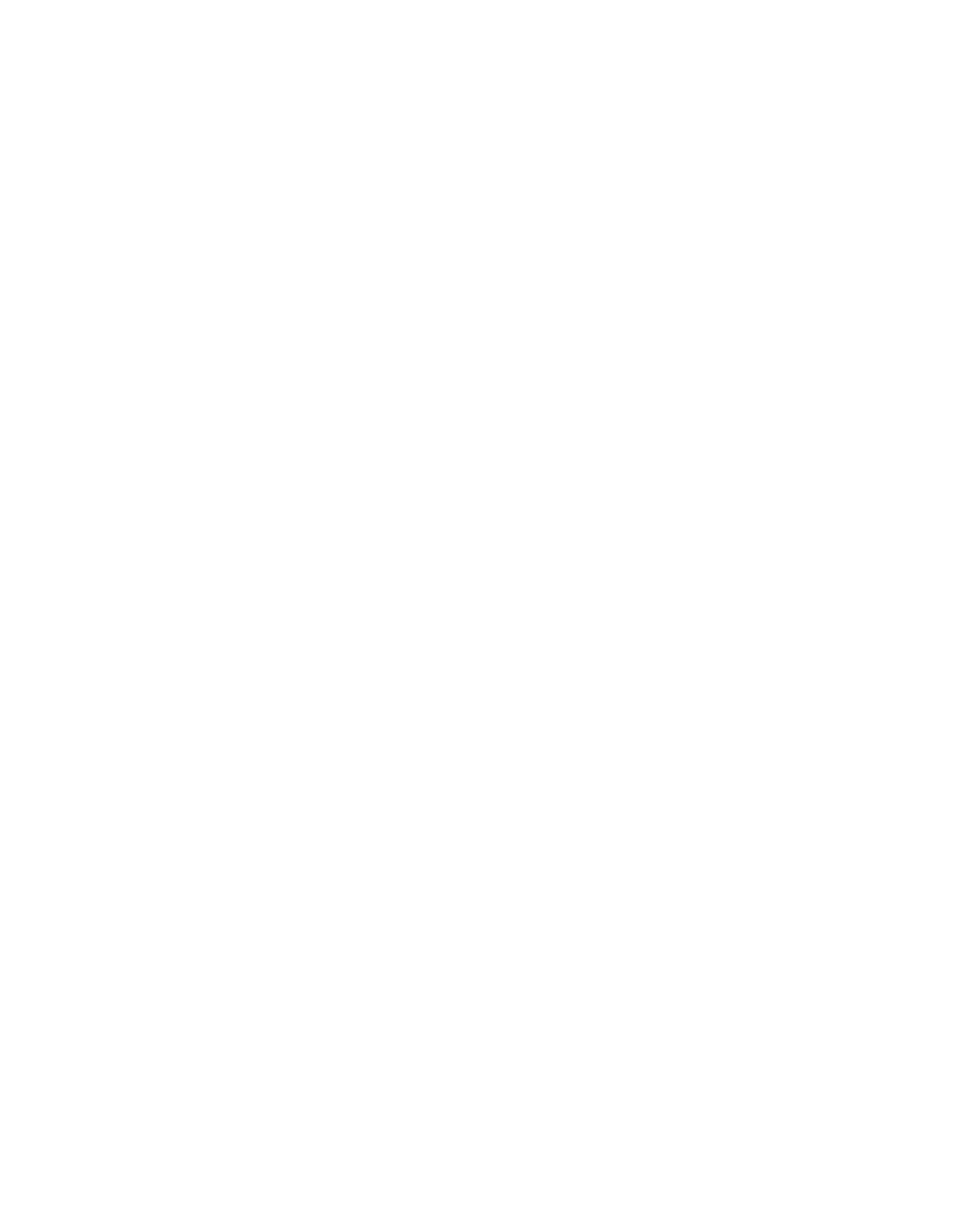## **Appendix H. Land Use Policy Consistency Analysis Page 1 of f Page 1 of f Page 1 of f**

| <b>Goals and Policies</b> |                                                                                                                                                                                                                                                                                                                                                        | <b>Consistency Analysis</b>                                                                                                                                                                                                                                                                                                                                                                                                                                                                  |
|---------------------------|--------------------------------------------------------------------------------------------------------------------------------------------------------------------------------------------------------------------------------------------------------------------------------------------------------------------------------------------------------|----------------------------------------------------------------------------------------------------------------------------------------------------------------------------------------------------------------------------------------------------------------------------------------------------------------------------------------------------------------------------------------------------------------------------------------------------------------------------------------------|
|                           | <b>Policy Text</b>                                                                                                                                                                                                                                                                                                                                     |                                                                                                                                                                                                                                                                                                                                                                                                                                                                                              |
|                           | A. GENERAL LAND USE AND COMMUNITY DEVELOPMENT                                                                                                                                                                                                                                                                                                          |                                                                                                                                                                                                                                                                                                                                                                                                                                                                                              |
|                           | Goal LU-A.1 To grow in an orderly pattern consistent with the economic, social, and environmental needs of Union City.                                                                                                                                                                                                                                 |                                                                                                                                                                                                                                                                                                                                                                                                                                                                                              |
| $LU-A.1.1$                | The City shall promote and support the development of a healthy balance of residential, commercial,<br>open space, institutional, and industrial businesses within the city.                                                                                                                                                                           | <b>Consistent.</b> The Proposed Project includes<br>residential, commercial/retail, and business<br>condominium uses.                                                                                                                                                                                                                                                                                                                                                                        |
| LU-A.1.2                  | The City shall promote infill development and reuse of underutilized parcels, consistent with<br>maintaining or enhancing the positive qualities of the surrounding neighborhoods.                                                                                                                                                                     | Consistent. The Proposed Project is an infill<br>site in the Intermodal Station District.                                                                                                                                                                                                                                                                                                                                                                                                    |
| LU-A.1.3                  | The City shall establish incentives (e.g., streamlined permitting, specific plans, public-private<br>partnerships) to encourage the private sector to develop infill sites.                                                                                                                                                                            | Consistent. The City is in the process of<br>installing the street and utility infrastructure in<br>the Station District that will serve the project and<br>is providing an affordable housing subsidy.                                                                                                                                                                                                                                                                                      |
| LU-A.1.4                  | The City shall encourage project sites to be designed to increase the convenience, safety, and comfort<br>of people using public transportation, walking, or cycling.                                                                                                                                                                                  | Consistent. The Proposed Project would<br>include residential, commercial/retail, and<br>business condominiums in proximity to the<br>Union City BART station The Proposed Project<br>is consistent with the Design Guidelines that<br>were prepared for Blocks 2, 3, and 4, which<br>emphasize a pedestrian environment.                                                                                                                                                                    |
| $LU-A.1.6$                | The City shall require development project design to reflect and consider natural features, noise<br>exposure of residents, visibility of structures, circulation, access, and the relationship of the project to<br>surrounding uses. Residential densities, building intensities, and lot patterns will be determined by<br>these and other factors. | Partially Consistent. The Proposed Project is<br>consistent with the Design Guidelines that were<br>prepared for Blocks 2, 3, and 4. The Applicant<br>has applied for a Zoning Text Amendment to<br>incorporate development standards listed in the<br>Design Guidelines. Potential environmental<br>impacts (noise, visual resources,<br>traffic/circulation, land use, etc.) of the Proposed<br>Project are discussed in the individual topical<br>sections of 3.0 Environmental Analysis. |
| $LU-A.1.8$                | The City shall plan and design neighborhoods that foster a sense of identity while promoting the<br>effective and efficient provision of city services such as police protection and fire suppression.                                                                                                                                                 | <b>Consistent.</b> The Proposed Project is<br>consistent with the Design Guidelines that<br>were prepared for Blocks 2, 3, and 4.<br>Potential impacts of the Proposed Project to<br>Public Services, including police and fire<br>services, are discussed in Chapter 3.12<br>Public Services, Utilities and Recreation.                                                                                                                                                                     |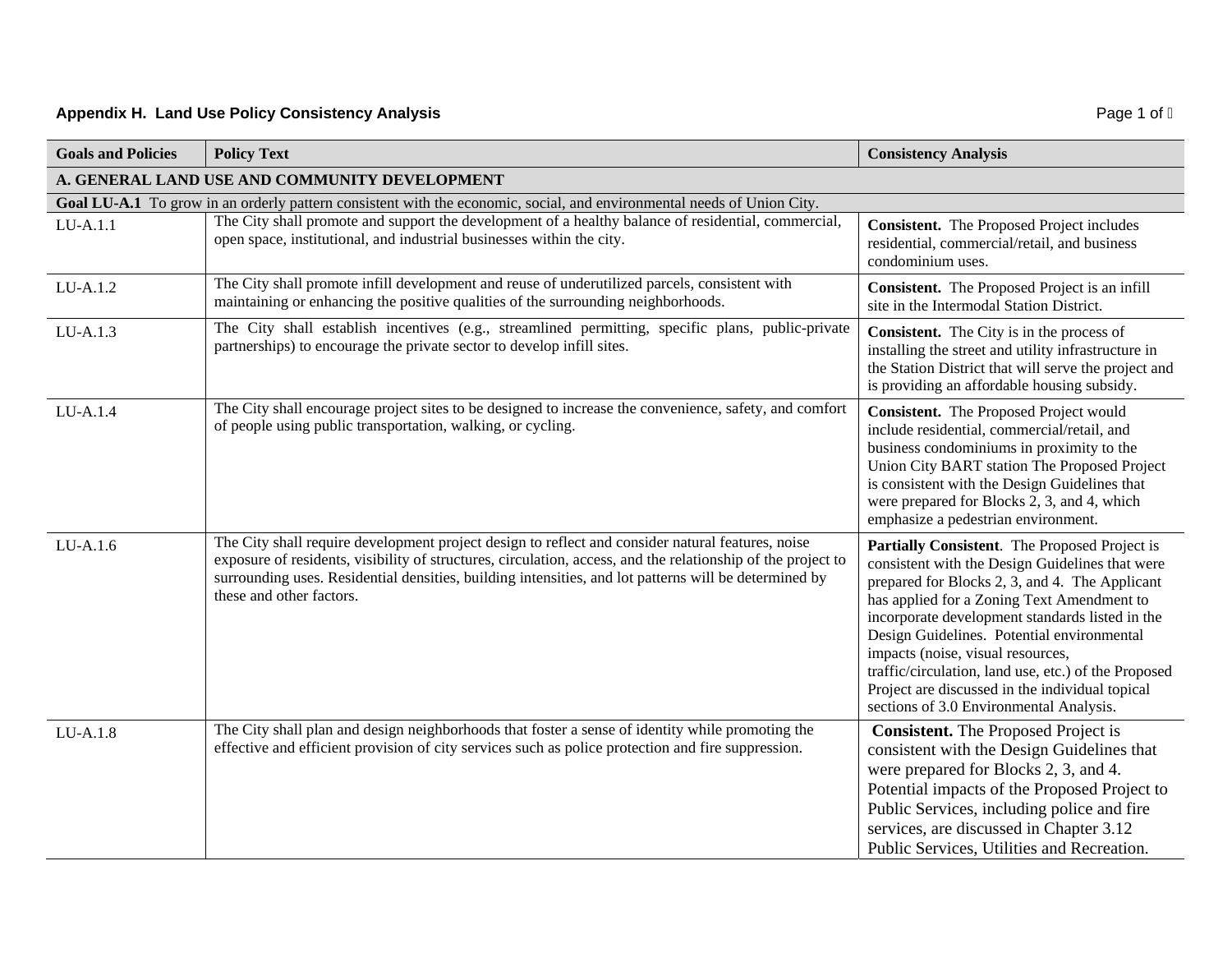## **Appendix H.** Continued Page 2 of I

| <b>Goals and Policies</b> | <b>Policy Text</b>                                                                                                                                                                                                                                                                                                                                                                                                                                                                                                                                                                                                                                                                                                                                                                   | <b>Consistency Analysis</b>                                                                                                                                                                                                                                                                                                                                                                                                                                                                                                                                                                                             |
|---------------------------|--------------------------------------------------------------------------------------------------------------------------------------------------------------------------------------------------------------------------------------------------------------------------------------------------------------------------------------------------------------------------------------------------------------------------------------------------------------------------------------------------------------------------------------------------------------------------------------------------------------------------------------------------------------------------------------------------------------------------------------------------------------------------------------|-------------------------------------------------------------------------------------------------------------------------------------------------------------------------------------------------------------------------------------------------------------------------------------------------------------------------------------------------------------------------------------------------------------------------------------------------------------------------------------------------------------------------------------------------------------------------------------------------------------------------|
|                           | Goal LU-A.2 To create land use patterns that promote the residential character of the community including quality housing development, and balanced, harmonious                                                                                                                                                                                                                                                                                                                                                                                                                                                                                                                                                                                                                      |                                                                                                                                                                                                                                                                                                                                                                                                                                                                                                                                                                                                                         |
| land use types.           |                                                                                                                                                                                                                                                                                                                                                                                                                                                                                                                                                                                                                                                                                                                                                                                      |                                                                                                                                                                                                                                                                                                                                                                                                                                                                                                                                                                                                                         |
|                           | The City shall continue to encourage high-quality upscale residential development by<br>promoting opportunities to construct upscale, single-family homes allowing a mix of housing<br>types and densities.                                                                                                                                                                                                                                                                                                                                                                                                                                                                                                                                                                          | Consistent. The Proposed Project would include<br>1-, 2-, and 3-bedroom condominiums and<br>townhouses.                                                                                                                                                                                                                                                                                                                                                                                                                                                                                                                 |
| LU-A.2.2                  | The City shall ensure that residential communities are designed with high-quality amenities<br>by:<br>Taking advantage of proximity to those resources to enhance public access and<br>a.<br>understanding of the natural environments where not detrimental to the natural resources;<br>Planning to minimize residents' exposure to nuisances from noise, odors, heavy traffic, and<br>b.<br>unappealing views;<br>Encouraging enhanced educational opportunities by locating school facilities near resources<br>c.<br>or sites that offer unique learning experiences, such as proximate to an outdoor nature<br>laboratory, a wildlife sanctuary, etc.; and<br>Providing neighborhood parks of sufficient size to adequately meet the recreational needs of<br>d.<br>residents. | Partially Consistent. The Proposed Project<br>would develop 973 residential units,<br>commercial/retail square footage, and business<br>condominiums. Potential environmental impacts<br>(noise, visual resources, traffic/circulation,<br>public services, etc.) are discussed in the<br>individual topic sections of 3.0 Environmental<br>Analysis. The project site would be served by<br>nearby Kennedy Park and Shorty Garcia Park.<br>Also, the City has installed a greenway along<br>Cheeves Way adjacent to Block 4 and will be<br>installing a public plaza with green space across<br>from the project site. |
| LU-A.2.8                  | The City shall continue to require the planting of street trees in all new residential developments to<br>enhance the quality of life and character of the neighborhoods.                                                                                                                                                                                                                                                                                                                                                                                                                                                                                                                                                                                                            | <b>Consistent.</b> The Proposed Project includes<br>street trees and landscaping as part of its design.                                                                                                                                                                                                                                                                                                                                                                                                                                                                                                                 |
|                           | Goal LU-A.5 To encourage attractive, well-located commercial development to serve the needs of Union City residents, workers, and visitors.                                                                                                                                                                                                                                                                                                                                                                                                                                                                                                                                                                                                                                          |                                                                                                                                                                                                                                                                                                                                                                                                                                                                                                                                                                                                                         |
| LU-A.5.1                  | The City shall promote high quality design, visual attractiveness, and consider location, adequately<br>sized sites, views, wind direction, sun orientation, and appearance of spaciousness when building<br>high rise buildings. Sufficient off-street parking, bike lanes, and a convenient circulation system shall<br>also be considered for commercially-designated areas of the city.                                                                                                                                                                                                                                                                                                                                                                                          | <b>Consistent.</b> The Proposed Project is consistent<br>with the Design Guidelines that were prepared<br>for Blocks 2, 3, and 4 that took into<br>consideration the majority of the components<br>listed in LU-A.5.1. Potential environmental<br>impacts (visual resources, traffic/circulation,<br>etc.) of the Proposed Project are discussed in the<br>individual topical sections of 3.0 Environmental<br>Analysis.                                                                                                                                                                                                |
| LU-A.5.2                  | The City shall seek to improve the character and viability of commercial areas and allow for a range<br>of goods and services convenient to Union City residents and workers through planning and zoning<br>incentives.                                                                                                                                                                                                                                                                                                                                                                                                                                                                                                                                                              | <b>Consistent.</b> The Proposed Project includes<br>37,500 square feet of commercial/retail square<br>footage.                                                                                                                                                                                                                                                                                                                                                                                                                                                                                                          |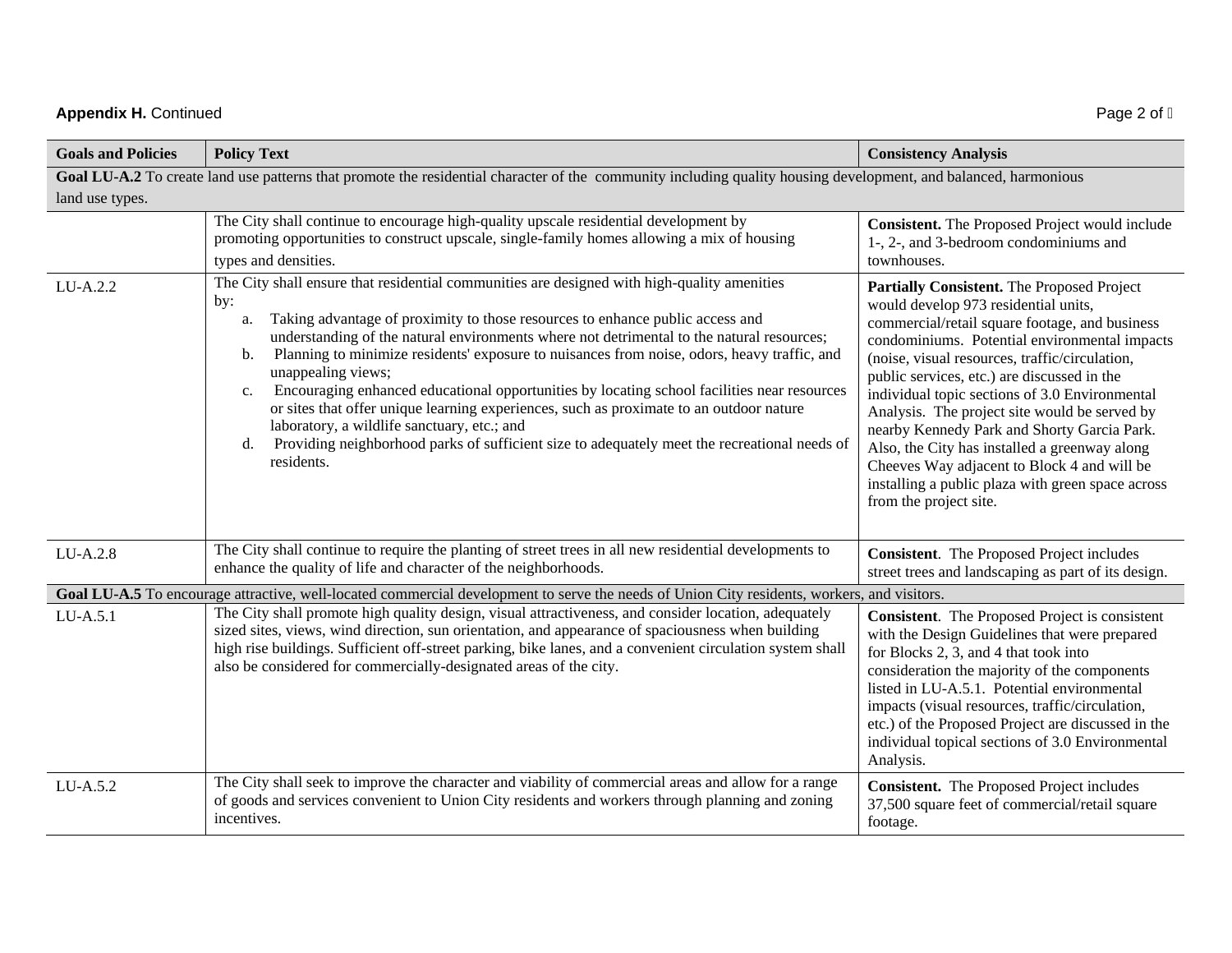| <b>Appendix H. Continued</b> | Page 3 of I |
|------------------------------|-------------|
|                              |             |

| <b>Goals and Policies</b>                                                                                                                                                                                                                                                                                                              | <b>Policy Text</b>                                                                                                                                                                                                                           | <b>Consistency Analysis</b>                                                                                                                                                                                                                                                                                                                   |
|----------------------------------------------------------------------------------------------------------------------------------------------------------------------------------------------------------------------------------------------------------------------------------------------------------------------------------------|----------------------------------------------------------------------------------------------------------------------------------------------------------------------------------------------------------------------------------------------|-----------------------------------------------------------------------------------------------------------------------------------------------------------------------------------------------------------------------------------------------------------------------------------------------------------------------------------------------|
| LU-A.5.5                                                                                                                                                                                                                                                                                                                               | The City shall discourage isolated and sprawling commercial activities along major roadways and<br>instead reinforce the vitality of existing commercial centers such as Station District, Union Landing,<br>and International Market Place. | <b>Consistent.</b> The Proposed Project includes<br>37,500 square feet of commercial/retail<br>development and 6,200 square feet of business<br>condominiums.                                                                                                                                                                                 |
| <b>B. STATION DISTRICT</b>                                                                                                                                                                                                                                                                                                             |                                                                                                                                                                                                                                              |                                                                                                                                                                                                                                                                                                                                               |
| Goal LU-B.1 To create an environment surrounding the intermodal facility that is mixed use and transit-oriented and which has good connectivity with the rest of the city while<br>integrating well with the surrounding neighborhoods.                                                                                                |                                                                                                                                                                                                                                              |                                                                                                                                                                                                                                                                                                                                               |
| $LU-B.1.3$                                                                                                                                                                                                                                                                                                                             | The City shall ensure that the Station District includes opportunities for light industrial, office,<br>commercial, high-density mixed-income residential, ground floor retail, and community uses.                                          | <b>Consistent.</b> The Proposed Project includes up to<br>973 residential units, up to 37,500 square feet of<br>commercial/retail development, and up to 6,200<br>square feet of business condominiums.                                                                                                                                       |
| $LU-B.1.5$                                                                                                                                                                                                                                                                                                                             | The area surrounding the intermodal facility shall have strong public space integrated with ground<br>floor retail commercial uses.                                                                                                          | Consistent. The Proposed Project includes up to<br>37,500 square feet of ground-floor<br>commercial/retail development.                                                                                                                                                                                                                       |
| LU-B.1.9                                                                                                                                                                                                                                                                                                                               | The range of uses and design of the circulation systems in the Station District should minimize the<br>disruption of existing traffic in Union City.                                                                                         | Partially Inconsistent. The Proposed Project<br>would contribute to degradation of intersection<br>LOS; however feasible mitigation that does not<br>compromise other policy goals has been included<br>in the Proposed Project and/or added as part of<br>CEQA review. This is discussed in Section 3.13,<br>Transportation and Circulation. |
|                                                                                                                                                                                                                                                                                                                                        | Goal LU-B.2 To establish landscape and other buffer zones between potentially incompatible uses.                                                                                                                                             |                                                                                                                                                                                                                                                                                                                                               |
| LU-B.2.2                                                                                                                                                                                                                                                                                                                               | The City shall design and implement improvements to the Eleventh Street corridor so that it has a<br>residential neighborhood boulevard character.                                                                                           | Consistent. The Proposed Project includes<br>residential and commercial/retail uses along the<br>11 <sup>th</sup> Street corridor. The Proposed Project would<br>conform to the Design Guidelines, which<br>emphasize a pedestrian-oriented environment.                                                                                      |
| Goal LU-B.4 To encourage and support the timely redevelopment of the Station District as an area of high quality commercial, office, research and development (R&D),<br>light industrial, residential and service commercial industries and uses, with appropriate associated uses, such as transportation links, parks, schools, etc. |                                                                                                                                                                                                                                              |                                                                                                                                                                                                                                                                                                                                               |
| LU-B.4.6                                                                                                                                                                                                                                                                                                                               | The City shall ensure that residential development occurs concurrently with or following other types<br>of development to create a mixed-use district identity and infrastructure.                                                           | Consistent. The Proposed Project includes up to<br>973 residential units, up to 37,500 square feet of<br>commercial/retail development, and up to 6,200<br>square feet of business condominiums.                                                                                                                                              |
| Goal LU-B.5 To encourage a variety of densities and types of residential uses in the area to help achieve City housing goals, ensure proper relationships to adjoining<br>lands, and to support existing and future commercial uses within and nearby the Station District.                                                            |                                                                                                                                                                                                                                              |                                                                                                                                                                                                                                                                                                                                               |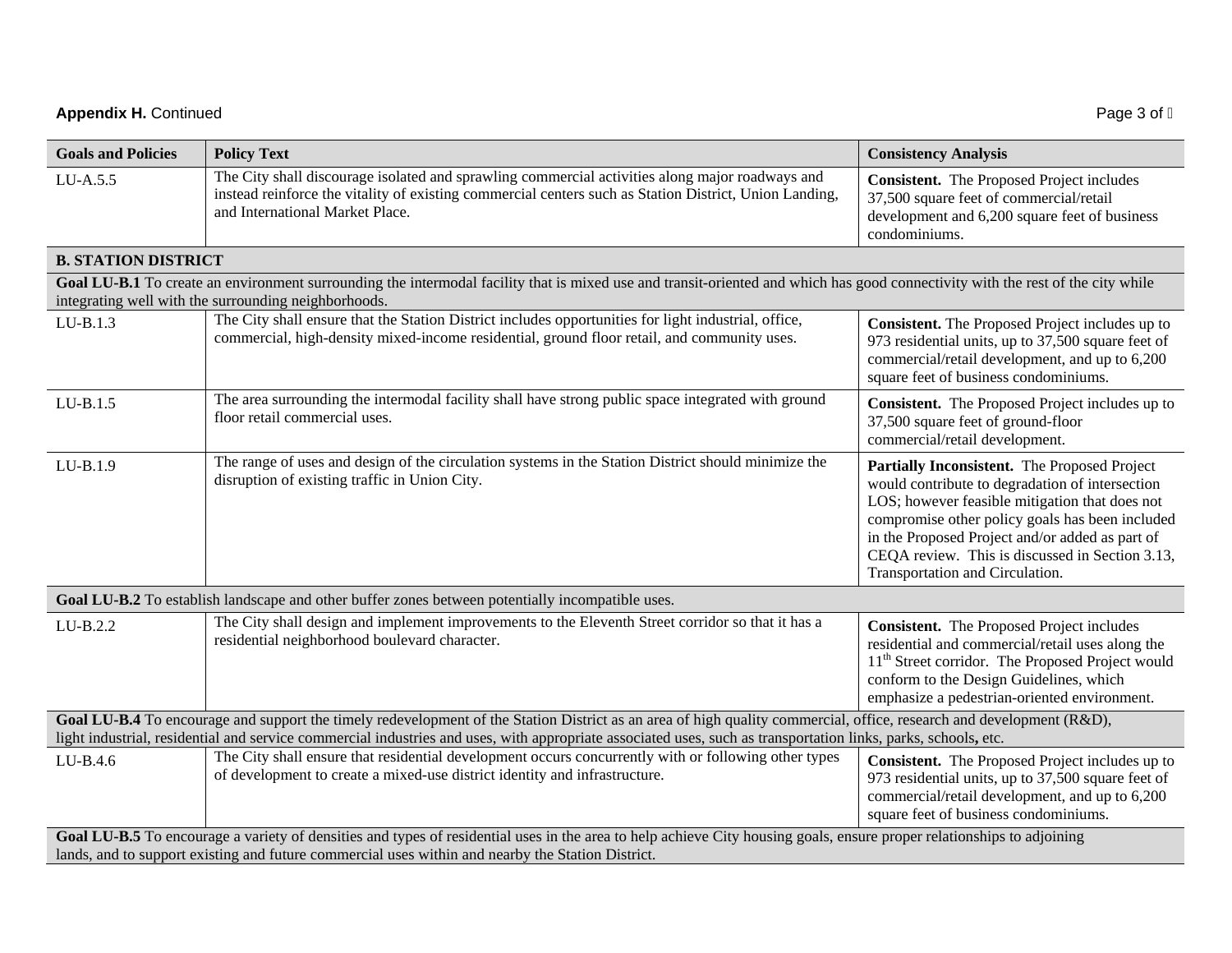## **Appendix H.** Continued Page 4 of  $\int$

| <b>Goals and Policies</b>                                                                                                                                               | <b>Policy Text</b>                                                                                                                                                                          | <b>Consistency Analysis</b>                                                                                                                                                                                                                                                                                                                   |
|-------------------------------------------------------------------------------------------------------------------------------------------------------------------------|---------------------------------------------------------------------------------------------------------------------------------------------------------------------------------------------|-----------------------------------------------------------------------------------------------------------------------------------------------------------------------------------------------------------------------------------------------------------------------------------------------------------------------------------------------|
| $LU-B.5.1$                                                                                                                                                              | The City shall locate high density/mixed-income residential uses close to the intermodal facility.                                                                                          | <b>Consistent.</b> The Proposed Project would<br>include high-density residential,<br>commercial/retail, and business condominiums<br>on Block 2 and 3, in proximity to the Intermodal<br>facility.                                                                                                                                           |
| $LI-B.5.3$                                                                                                                                                              | The City shall provide a sufficient variety of housing development to accommodate different family<br>sizes including a sufficient number of rental and for sale units for larger families. | <b>Consistent.</b> The Proposed Project would<br>include 1-, 2-, and 3-bedroom condominiums<br>and townhouses. The Proposed Project may also<br>rent the residential units for a period of time<br>prior to selling them. The Station District<br>includes a variety of housing types, both rental<br>and for-sale, that address this policy. |
| Goal LU-B.6 To provide, or ensure the provision of, affordable housing in concert with the goals, policies, and standards of the adopted Union City Housing Element and |                                                                                                                                                                                             |                                                                                                                                                                                                                                                                                                                                               |
| Redevelopment Area requirements.                                                                                                                                        |                                                                                                                                                                                             |                                                                                                                                                                                                                                                                                                                                               |
| $LU-B.6.1$                                                                                                                                                              | The City shall require all new development to comply with the affordable housing requirements of<br>the Housing Element and the Redevelopment Plan.                                         | <b>Consistent.</b> The Applicant would be paying an<br>in-lieu fee per unit developed to address the<br>City's affordable housing requirements.                                                                                                                                                                                               |
| Goal LU-B.7 To guide all new development in the Station District in such a way as to ensure harmony with existing and potential uses both within the Station            |                                                                                                                                                                                             |                                                                                                                                                                                                                                                                                                                                               |
| District and in adjacent neighborhoods.                                                                                                                                 |                                                                                                                                                                                             |                                                                                                                                                                                                                                                                                                                                               |